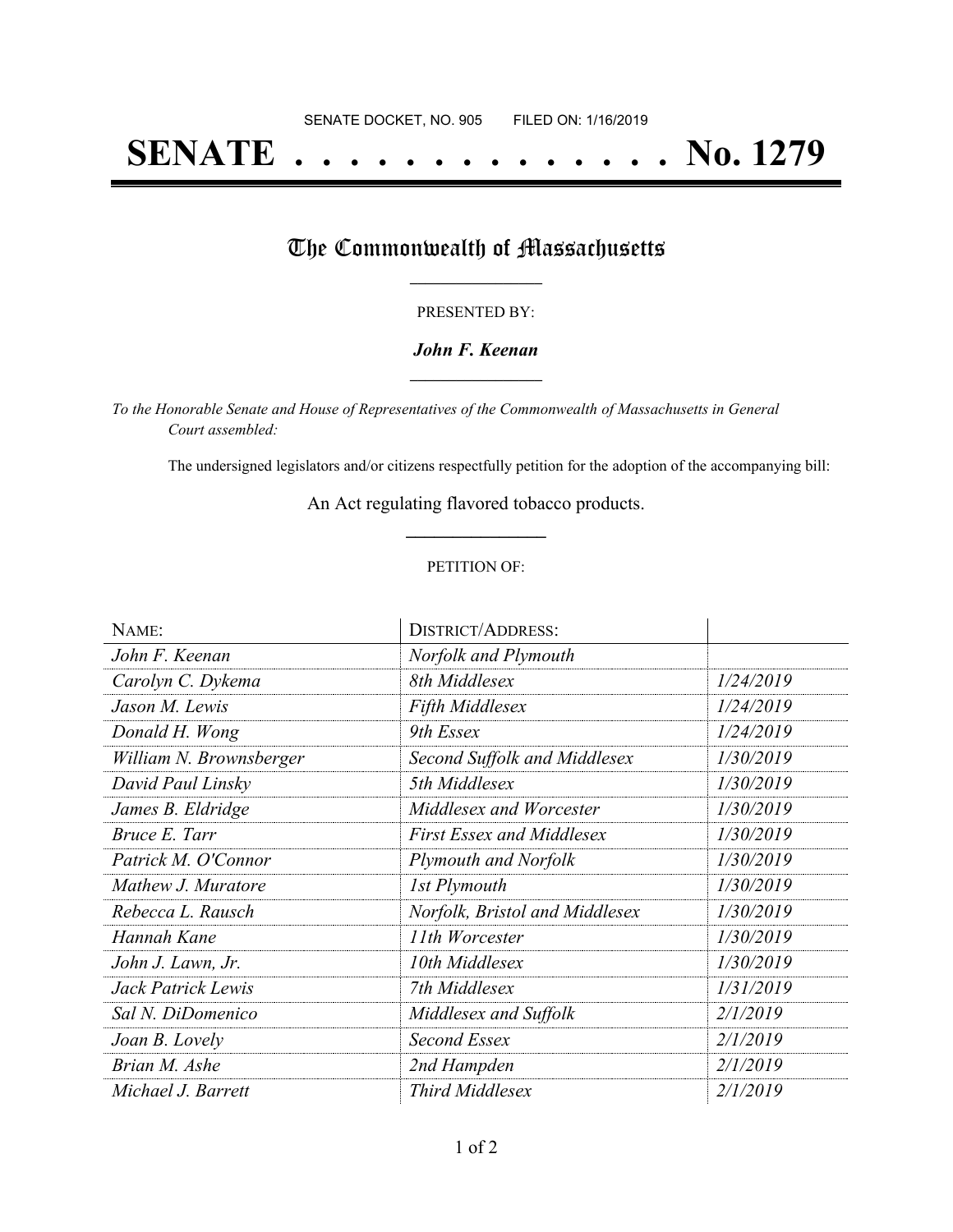| Patricia D. Jehlen          | Second Middlesex              | 2/1/2019  |
|-----------------------------|-------------------------------|-----------|
| Daniel J. Hunt              | 13th Suffolk                  | 2/1/2019  |
| Harriette L. Chandler       | <b>First Worcester</b>        | 2/1/2019  |
| Julian Cyr                  | Cape and Islands              | 2/7/2019  |
| Walter F. Timilty           | Norfolk, Bristol and Plymouth | 3/28/2019 |
| Paul Brodeur                | 32nd Middlesex                | 5/9/2019  |
| Tackey Chan                 | 2nd Norfolk                   | 5/9/2019  |
| David Henry Argosky LeBoeuf | 17th Worcester                | 5/14/2019 |
| Edward J. Kennedy           | <b>First Middlesex</b>        | 7/18/2019 |
| Michael O. Moore            | <b>Second Worcester</b>       | 7/25/2019 |
| Lori A. Ehrlich             | 8th Essex                     | 9/10/2019 |
| Brendan P. Crighton         | <i>Third Essex</i>            | 9/24/2019 |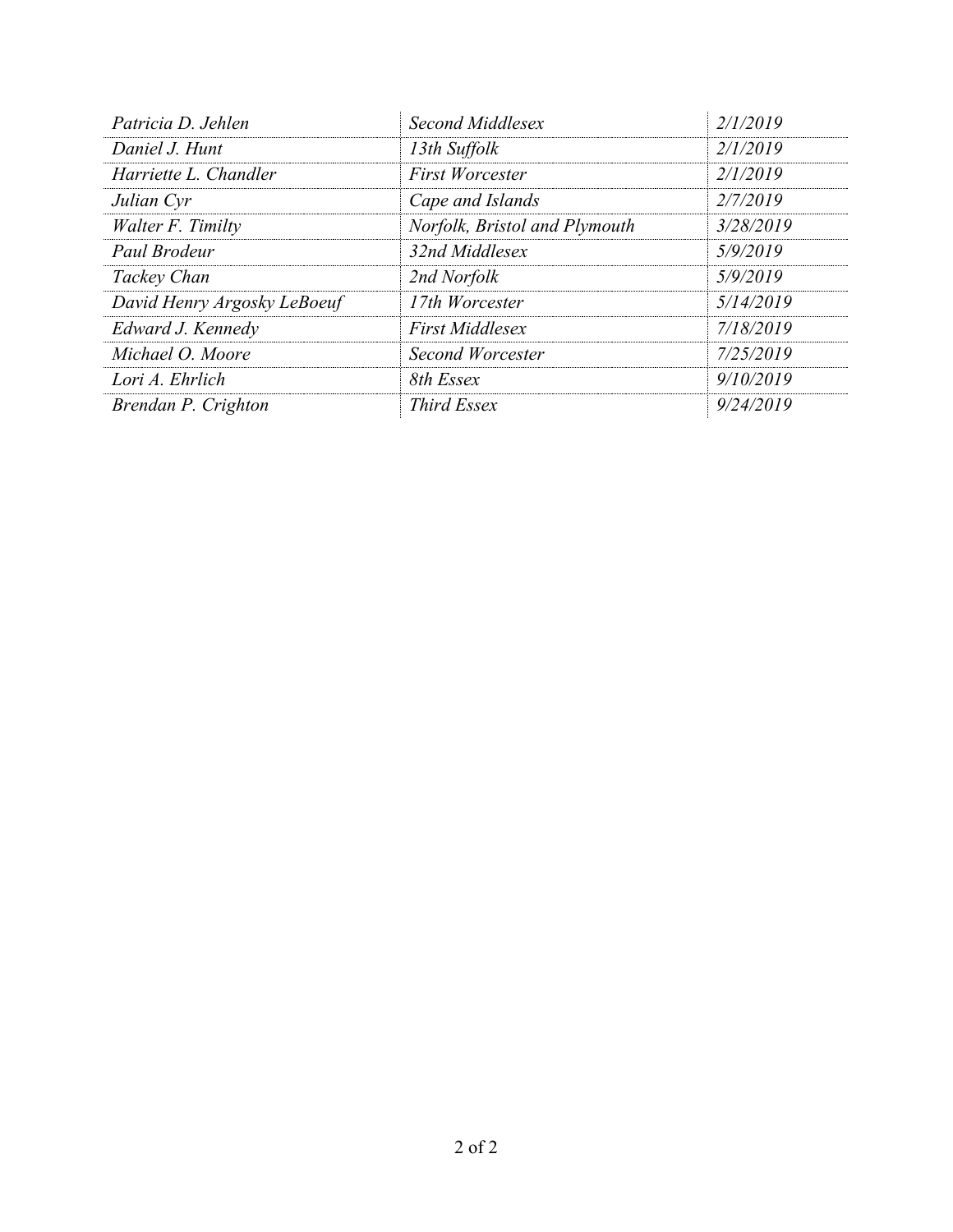#### SENATE DOCKET, NO. 905 FILED ON: 1/16/2019

# **SENATE . . . . . . . . . . . . . . No. 1279**

By Mr. Keenan, a petition (accompanied by bill, Senate, No. 1279) of John F. Keenan, Carolyn C. Dykema, Jason M. Lewis, Donald H. Wong and other members of the General Court for legislation to regulate flavored tobacco products. Public Health.

### The Commonwealth of Massachusetts

**In the One Hundred and Ninety-First General Court (2019-2020) \_\_\_\_\_\_\_\_\_\_\_\_\_\_\_**

**\_\_\_\_\_\_\_\_\_\_\_\_\_\_\_**

An Act regulating flavored tobacco products.

Be it enacted by the Senate and House of Representatives in General Court assembled, and by the authority *of the same, as follows:*

| $\mathbf{1}$   | SECTION 1. Chapter 270 of the General Laws, as amended by chapter 157 of the acts of              |
|----------------|---------------------------------------------------------------------------------------------------|
| $\overline{2}$ | 2018, is hereby amended by inserting after section 27 the following section:-                     |
| 3              | Section 28. (a) As used in this section, the following words shall have the following             |
| $\overline{4}$ | meanings unless the context clearly requires otherwise:                                           |
| 5              | "Characterizing Flavor", means a distinguishable taste or aroma, other than the taste or          |
| 6              | aroma of tobacco, imparted or detectable either prior to or during consumption of a tobacco       |
| $\tau$         | product or component part thereof, including but not limited to, a taste or aroma relating to any |
| 8              | fruit, chocolate, vanilla, honey, candy, cocoa, dessert, alcoholic beverage, menthol, mint,       |
| 9              | wintergreen, herb or spice; provided, however, that no tobacco product shall be determined to     |
| 10             | have a characterizing flavor solely because of the provision of ingredient information or the use |
| 11             | of additives or flavorings that do not contribute to the distinguishable taste or aroma of the    |
| 12             | product.                                                                                          |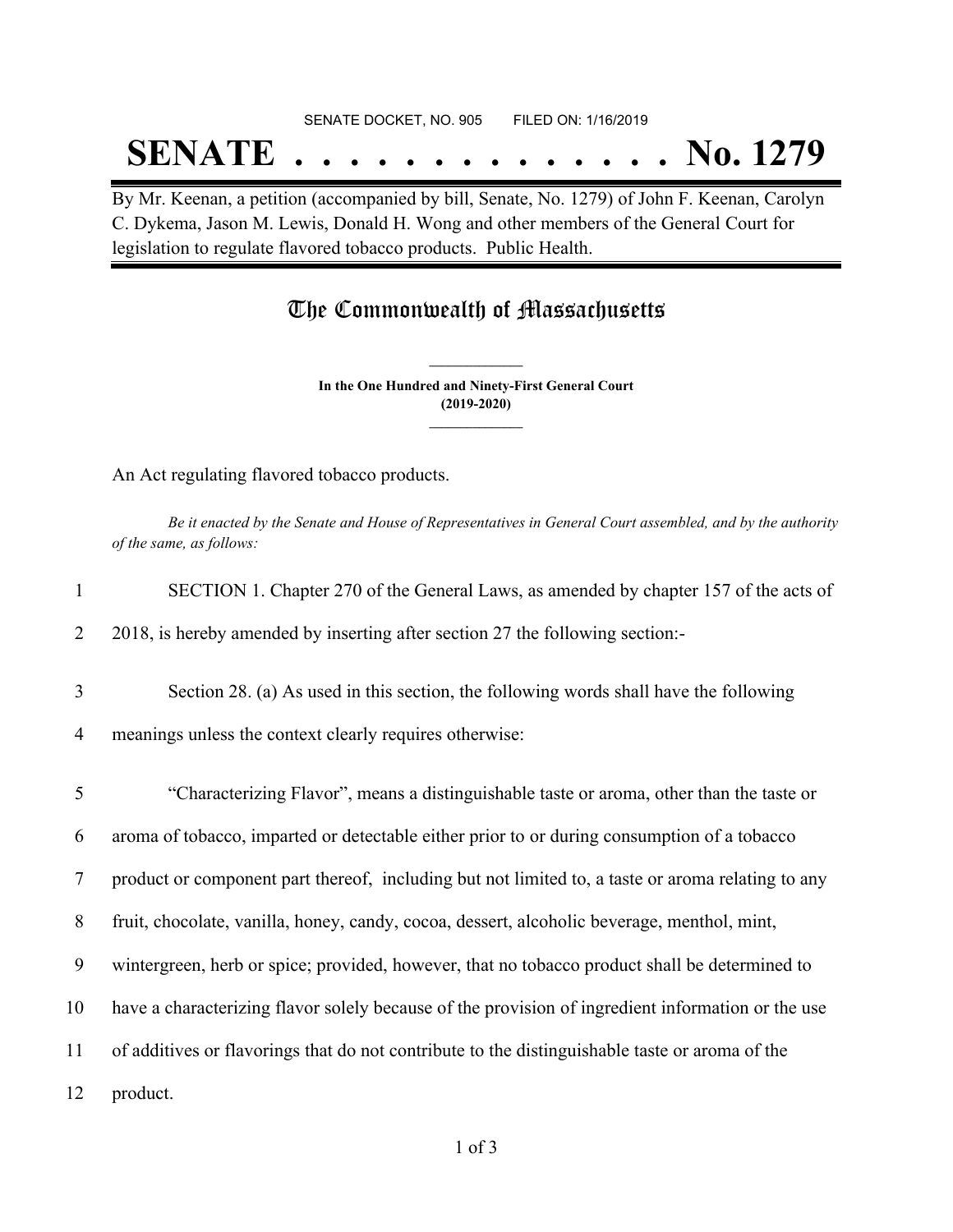"Component part", any element of a tobacco product, including, but not limited to, the tobacco, filter and paper, but not including any constituent.

 "Constituent", any ingredient, substance, chemical or compound, other than tobacco, water or reconstituted tobacco sheet, that is added by the manufacturer to a tobacco product during the processing, manufacturing or packaging of the tobacco product. Such term shall include a smoke constituent.

"Distinguishable", perceivable by either the sense of smell or taste.

 "Flavored cigarette", any cigarette, or any component part thereof, that contains or imparts a characterizing flavor.

 "Flavored tobacco product", any tobacco product as defined in section 6, or any component part thereof, that contains a constituent that has or produces a characterizing flavor. A public statement, claim or indicia made or disseminated by the manufacturer of a tobacco product, or by any person authorized or permitted by the manufacturer to make or disseminate 26 public statements concerning such tobacco product, that such tobacco product has or produces a characterizing flavor shall constitute presumptive evidence that the tobacco product is a flavored tobacco product.

 "Smoke Constituent", any chemical or chemical compound in mainstream or sidestream tobacco smoke that either transfers from any component of the tobacco product to the smoke or that is formed by the combustion or heating of tobacco, additives or other component of the tobacco product.

of 3